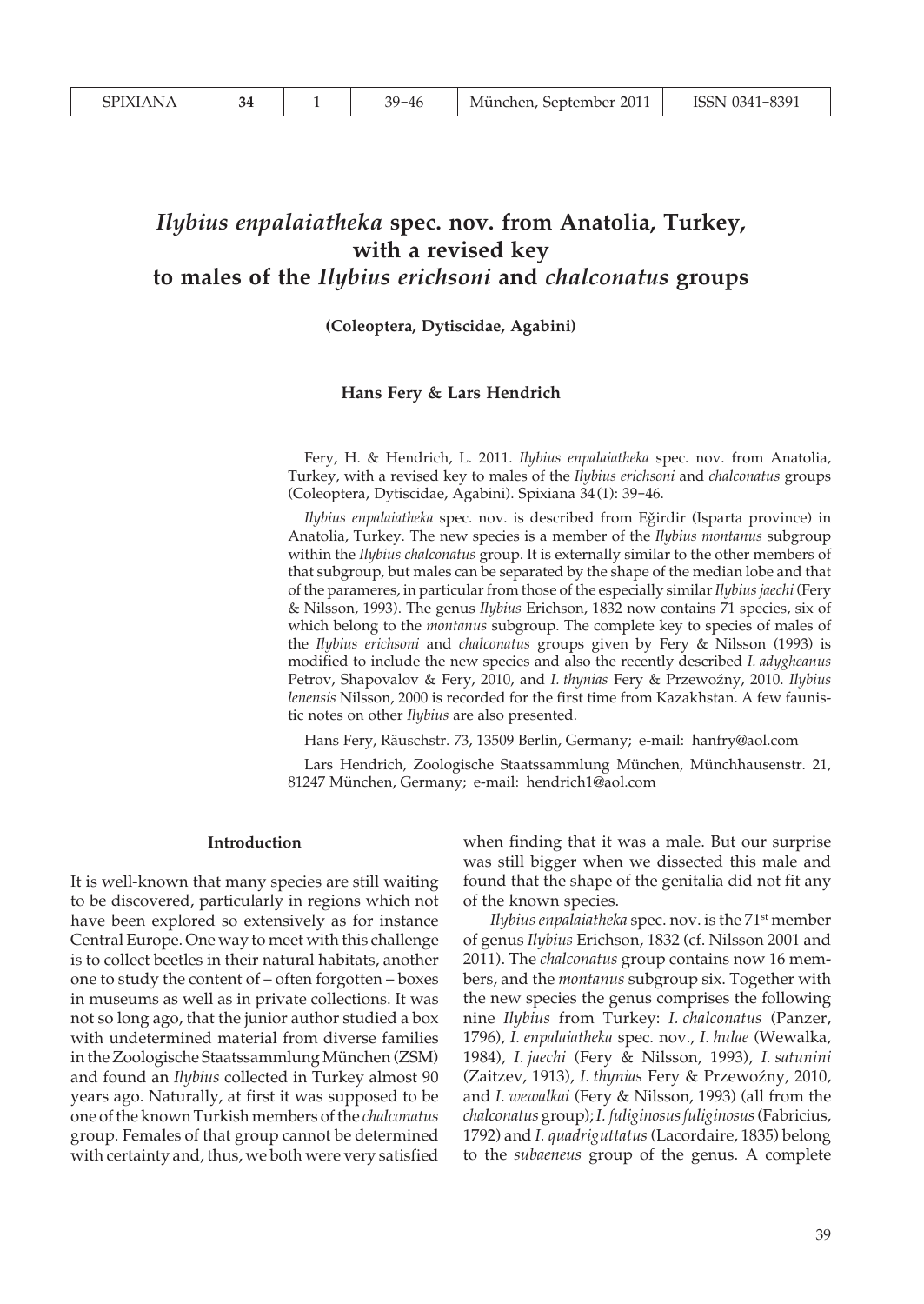synopsis of the *chalconatus* group species (except *I. enpalaiatheka* spec. nov.) can be found in Fery & Przewoźny (2011).

## **Material and methods**

The holotype of the new species is stored in the Zoologische Staatssammlung München (ZSM). The last abdominal ventrite was removed from the body of the holotype. Afterwards the aedeagus was extracted by a pin and studied with an Olympus SZX16 stereomicroscope. Finally ventrite, median lobe and parameres were glued onto the card behind the body of the specimen. We studied also a few *I. jaechi* (paratype from the locus typicus, Corlu, Tekirdag province in western Turkey; paratypes from Aydin in western Turkey and Echinos, near Xanthi in north-eastern Greece). These belong to the collection of the senior author which is the property of the Natural History Museum Wien (Vienna, Austria). All genitalia have been studied in wet condition. The terminology to denote the orientation of the genitalia follows Miller & Nilsson (2003).

## **Systematics**

The *Ilybius chalconatus* group and the *montanus* subgroup were introduced by Fery & Nilsson (1993), at that time still in the genus *Agabus* Leach, 1817. They were transferred by Nilsson (2000) to the genus *Ilybius*, that was later supported by the chromosomal analyses of Aradottir & Angus (2004). In contrast to "classical" *Ilybius* – which today are treated as members of the *subaeneus* group in the widened concept of Nilsson (2000) – the members of the *chalconatus* group do not have the anterior metatarsal claw distinctly shorter than the posterior claw, and the first four metatarsomeres do not have a ventrally lobed distal margin. The members of the *chalconatus* group are chiefly characterised by (cf. Fery & Nilsson 1993): pronotum with lateral margin evenly curved, without sinuation near anterior angle; first metatarsomere in most species without posteroventral spines (PV spines; see fig. 17 in Fery & Nilsson 1993); male anterior protarsal claw without basal excavation; total body length 7.3-10.5 mm. The members of the *montanus* subgroup are additionally characterised by parameres which are narrow in the distal fourth and possess here only few and short setae.

#### *Ilybius enpalaiatheka* **spec. nov.**

**Type locality.** Egirdir, Isparta province, Turkey; c. 37.86° N 30.84° E.

**Type material.** Holotype (male): "Anatolien, Egerdir 1926, Kulzer V." [printed], "Holotype, Ilybius enpalaiatheka spec. nov., Fery & Hendrich det. 2011" [red, printed] (ZSM).

**Note:** "Egerdir" is identical with today's Egirdir at the south-western edge of the Lake Egirdir.

#### **Description**

**Habitus** oval in dorsal view, without discontinuity in outline at bases of pronotum and elytra. Broadest around middle of elytra. Major part of surface dark blackish brown, a few smaller parts brownish; surface neither matt nor shiny, but with a silky sheen due to reticulation present on entire surface.

 **Head** with clypeus reddish brown, behind blackish brown; vertex with two diffusely delimited spots. Anterior margin of clypeus with narrow anterior bead, medially broadly interrupted over about one half of margin. Behind clypeus on each side with a transverse clypeal groove consisting of a row of about seven sharply impressed punctures; behind grooves with another, but smaller and very shallow impression consisting of two punctures. Along inner side of eyes with a row of punctures. Entire surface with more or less polygonal meshes of variable shape; these near anterior margin transversely deformed and incomplete in part. Several intersections of reticulation lines with very small punctures, some additional ones along these lines; centre of most meshes with one or very seldom two micropunctures. Setae very sparse, confined to clypeal grooves and puncture rows near eyes.

 **Pronotum** blackish brown, near anterior and posterior margin narrowly, laterally broadly reddish brown, in particular near anterior angles; areas of different colour only diffusely delimited. In dorsal view sides almost straight in posterior half, before progressively more curved to anterior angles. Posterior angles more or less rectangular, narrowly rounded. Hind margin slightly deflexed backwards near posterior angles. Lateral bead well marked, rather broad, becoming slightly narrower anteriorly, vanishing before anterior angle. Anterior margin also with narrow bead, at anterior angles (near eyes) becoming still narrower and then vanishing anteriorly. Behind anterior margin with an irregular row of punctures, these slightly sparser and smaller medially; a similar puncture row before posterior margin, but broadly interrupted medially. Reticulation and punctation similar to that on head,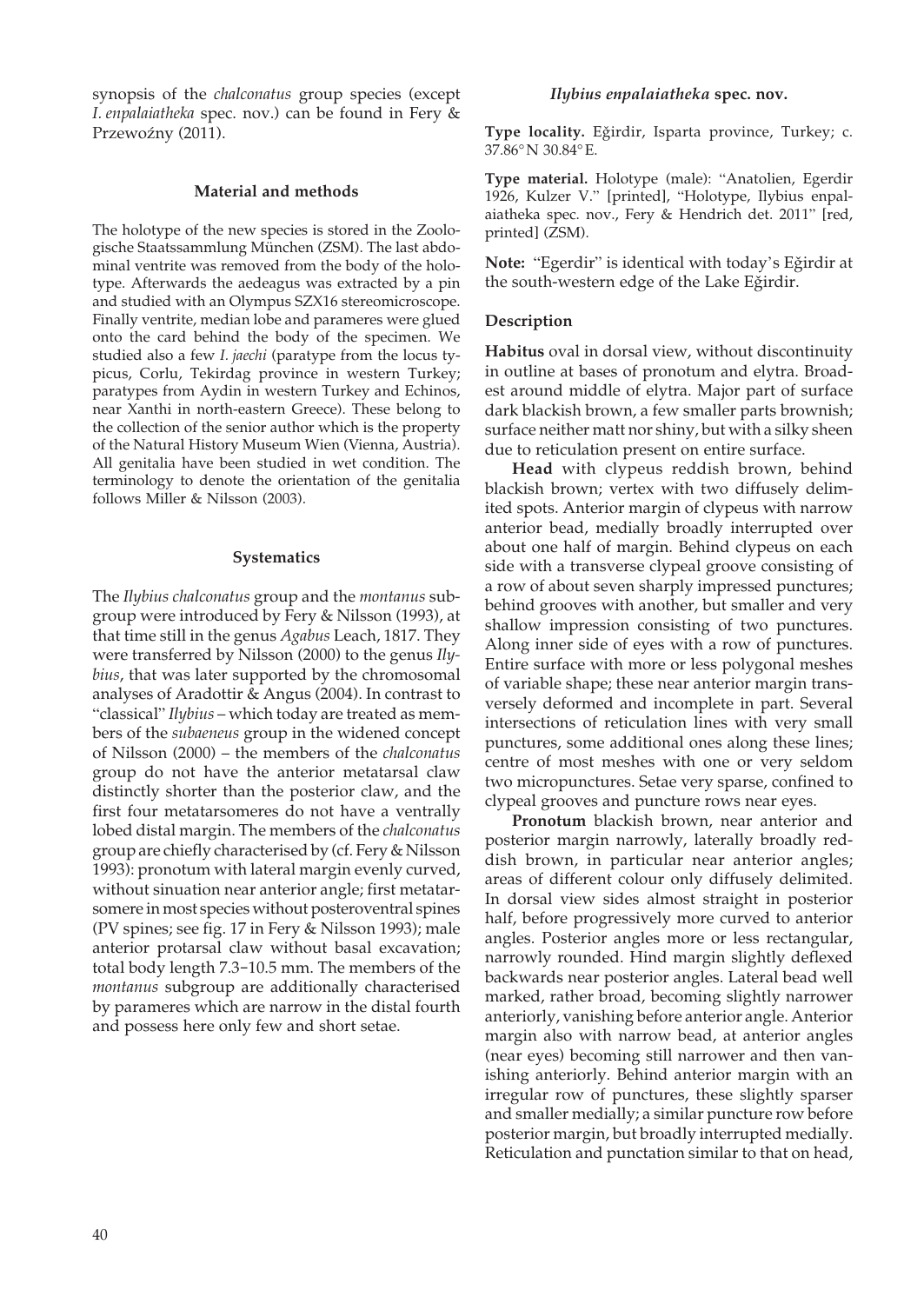but meshes around centre of disc more longitudinally shaped or/and in part connected among each other, in part incomplete. Centre of disc with a rather long (c. one fifth of pronotal length) very shallow impression, only perceptible with adequate illumination; here reticulation narrowly interrupted. Setae very sparse, present only in a few coarser punctures of anterior and posterior puncture rows.

 **Elytra** dark brownish, somewhat lighter than centre of pronotum; laterobasally and laterally a diffusely delimited area becoming lighter brownish, near lateral bead as reddish brown as sides of pronotum. Suture and oblique hind margins of scutellum narrowly brownish. In dorsal view sides in anterior two thirds slightly rounded, continuing curvature of pronotum, behind more strongly curved, at apex not pointed, conjointly rounded. Margin of elytra in lateral view almost straight in anterior two thirds. Lateral rim distinctly narrower than that of pronotum. Each elytron with four irregular discal puncture lines, starting somewhat behind elytral base, in apical fourth becoming more irregular; diameter of punctures smaller than that of meshes. Sutural puncture lines only indicated by a very few small punctures. Another puncture line directly beside lateral rim of elytra. Several punctures of these lines with a fine rather long seta (about as long as five meshes in diameter or even longer). Meshes on elytra mostly of same shape, but less impressed than on pronotum; at base narrowly longitudinally stretched; on disc some meshes prolonged and/or connected. Laterally from second fourth of elytral length, more centrally from second third until apex meshes with secondary microreticulation, anteriorly very weak and only perceptible if adequately illuminated, becoming progressively more impressed towards apex, however, directly at apex microreticulation again very weak.

 **Ventral** surface predominantly dark brown. Head with mouthparts reddish brown, genae dark brown, gula black. Prothoracic epipleuron, prosternum anteriorly and prosternal process reddish brown, rest of prosternum dark brown. Epipleura and metacoxal processes also reddish brown. Metaepisterna and metacoxal plates almost black, fourth to sixth abdominal ventrites medially darkened, last ventrite reddish directly before apex. Legs, trochanters and pro- and mesocoxae reddish brown, meso- and metafemora as well as metatibiae medially largely darkened. Antennae and palpi unicolourous reddish; fourth antennomere slightly shorter than third and fifth.

 Prosternal process with lanceolate blade almost tectiform in cross-section, sides with distinct, posteriorly somewhat weaker bead; apex pointed. Sides of blade somewhat flattened in part; here with a few

larger punctures, else punctures sparse and very fine. Backwards bent distal part of lateral lobes of metasternum ("metasternal wings") rather narrow (cf. fig. 46 in Nilsson & Holmen 1995), posterior margin with indicated weak bend. Lines of metacoxal processes strongly diverging anteriorly, ending far before posterior margin of metasternum. Last abdominal ventrite with posterior margin evenly rounded. Posteroventral spines (PV spines) on first metatarsomere absent, two anterodorsal spines (AD spines) on first metatarsomere, one spine on second and third metatarsomeres each. Metafemora ventrally with a short series of strong rigid setae at posteroapical angle, typical for members of Agabini.

 Metacoxal plates with rather distinct reticulation, meshes longitudinally stretched, often incomplete and confused; first two abdominal ventrites with irregular longitudinally oriented lines, on rest of ventrites more or less transversely oriented. Most meshes of metacoxal plates and abdominal ventrites with secondary microreticulation. Metasternum centrally and metacoxal processes anteriorly almost smooth, but with several small punctures; processes distally with fine reticulation. Last abdominal ventrite anteriorly with fine transverse meshes, behind with strongly impressed polygonal meshes, these distinctly microreticulated; on a semicircular area before hind margin meshes without microreticulation; directly before hind margin meshes weaker impressed and incomplete in part. Several meshes inside with a small puncture; before hind margin some coarse punctures, in part elongate, appearing like indistinct rugae. Some of large punctures with a long seta. Setation on venter absent, except a few and very thin rather long setae on prosternal process and on last four abdominal ventrites.

**Male.** First three pro- and mesotarsomeres weakly dilated, ventrally provided with setae, ending in elongate sucker palettes. Pro- and mesotarsal claws subequal, evenly curved, without any special feature; anterior metatarsal claw apically slightly more curved than posterior one. Median lobe of aedeagus in ventral view with groove straight and apex weakly pointed, not broadly rounded (Fig. 1c); in lateral view (Fig. 1b) widely curved in proximal half, almost straight in distal third; at apex with a slight asymmetry because before apex on right side lobe more reduced than on left side (Fig. 1c). On dorsal side in distal third with a shallow narrow longitudinal furrow reaching until short before apex; except base, rest of dorsal side provided with fine, but distinct longitudinal carinae, visible also in lateral view near base; here dorsal side along midline additionally provided with a fine longitudinal keel. Paramere (Fig. 1a) with distal fourth narrow, deflexed dorsally,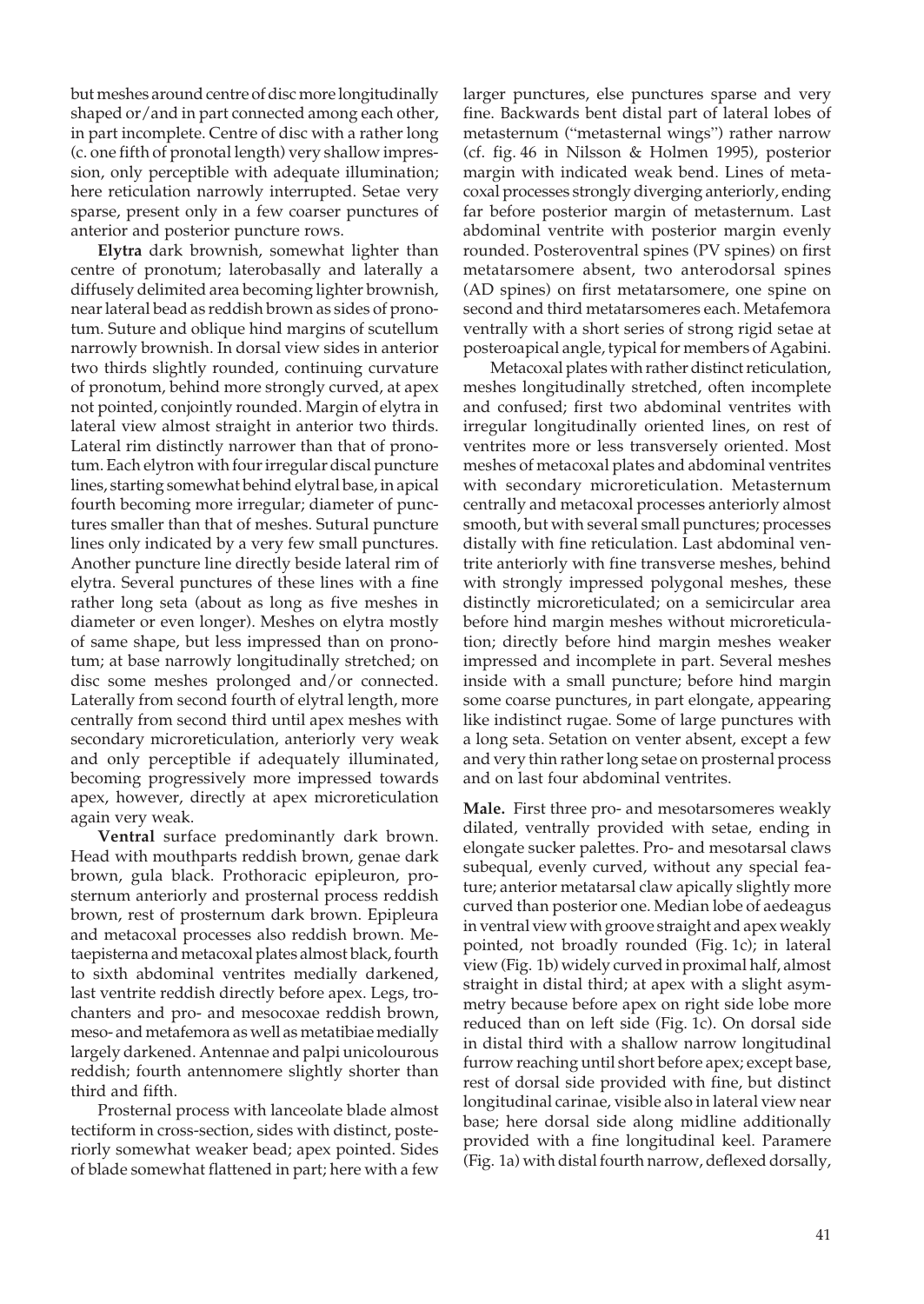

**Fig. 1.** *Ilybius enpalaiatheka* spec. nov., holotype. **a.** Right paramere. **b.** Median lobe in lateral view. **c.** Apex of median lobe in ventral view. Scale bar 0.5 mm (a, b) and 0.25 mm (c), respectively*.* **Fig. 2.** *Ilybius jaechi*, paratype from the locus typicus. **a.** Right paramere. **b.** Median lobe in lateral view. **c.** Apex of median lobe in ventral view. Scale bar 0.5 mm (a, b) and 0.25 mm (c), respectively*.*

short before apex broader; with weak longitudinal striae in proximal two thirds; more or less at mid length of dorsal margin with long soft non-adhesive setae; from here to apex with a few rather short setae; apex with several very short bristles.

## **Female.** Unknown.

**Variability.** Unknown because so far only the holotype could be studied.

**Measurements.** Total length: 8.1 mm, total length without head: 7.4 mm, maximum width: 4.5 mm, WC/WS = 2.5 (ratio between width of metacoxal plate and width of metasternum; cf. Fery & Nilsson 1993: 80, 86 and Petrov et al. 2010: 43).

**Notes:** Originally, the holotype was pinned; we have glued the specimen onto a cardboard. The right elytron is somewhat torn. The last four right metatarsomeres are lacking.

**Derivatio nominis.** The specific epithet is Latinised from the Greek "έν παλαῖα θήκη" which means "in an old box". This is due to the discovery of the holotype among **old** material **in** a **box** which was stored apart from the main collection in the ZSM. That name is a compound word ("noun phrase") and must be treated like a noun in apposition in the nominative case (see ICZN 1999: article 31, and Glossary, p. 112). In terms of the classification of specific names given by Nilsson (2010) this would be "other, Greek" and "noun in apposition".

**Biology.** Nothing is known about the biology of the new species. We assume, however, that the holotype has not been collected in the Lake Egirdir.

**Distribution.** Western Turkey, Isparta province; so far *I. enpalaitheka* spec. nov. is only known from the locus typicus.

**Notes:** The collector of the holotype was Hans Kulzer (born 15.11.1889, deceased 1976). According to Scherer (1982: 60), he worked as taxidermist in the ZSM from 1920 until 1939. After World War II, Kulzer worked in the Museum G. Frey, Tutzing, Germany. According to Horn et al. (1990: 218) Kulzer collected in Asia Minor in the years 1926 and 1928 and the respective material came to the ZSM.

# **Comparison with other members of the** *montanus* **subgroup**

Members of the *montanus* subgroup (like other members of the *chalconatus* group) are externally very similar, only males can be safely determined and this in most cases only by the shape of the median lobe and the parameres. The new species can be separated externally by the lack of evident rugae before the posterior margin of the last abdominal ventrite from *I. lenkoranensis* (Fery & Nilsson, 1993), *I. pederzanii* (Fery & Nilsson, 1993) and *I. pseudoneglectus* (Franciscolo, 1972). Clear differences in the shapes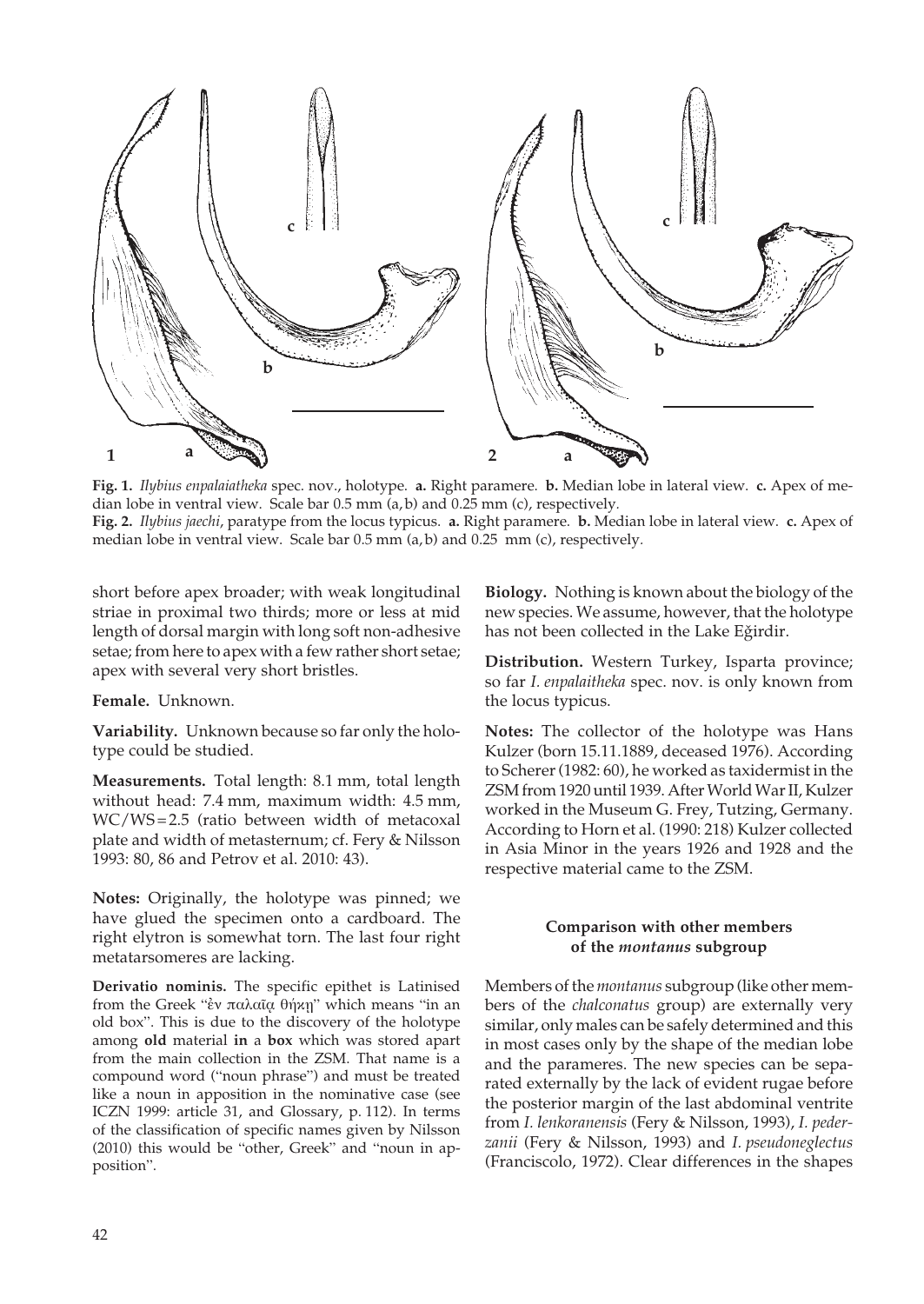of parameres and the median lobes are also present (cf. figs 32-34 in Fery & Nilsson 1993).

 *Ilybius montanus* and the still more similar *I. jaechi* also lack the rugae on the last abdominal ventrite, but both can be separated from the new species as follows (cf. Figs 1, 2 in the present work and fig. 30 in Fery & Nilsson 1993):

- *I. montanus* with median lobe in lateral view distinctly broader apically; parameres similar;
- *I. jaechi* with median lobe shorter, in lateral view more curved over proximal three fourth; distal fourth of paramere broader, hardly narrowed before apex, less deflexed dorsally, and proximal setae longer than in *I. enpalaiatheka* spec. nov.

We found a few further characters which deviate in the latter two species, however, we could study only the holotype *I. enpalaiatheka* spec. nov. and, thus, are not sure about their importance. They may be due to individual variation and should be used at most as additional characters for distinguishing *I. enpalaiatheka* spec. nov. from *I. jaechi* before more material has become available:

- areas with secondary microreticulation inside larger meshes on dorsal and ventral surface much more extended in the new species;
- lateral lobes of metasternum of the new species slightly more bent backwards and narrower in apical part;
- elytral puncture lines more distinct than those in *I. jaechi*;
- proximal setae shorter than in *I. jaechi*;
- apex of median lobe with slight asymmetry more prominent than in *I. jaechi*;
- shallow furrow on dorsal surface of the median lobe present in both species, but not reaching so far forwards in *I. jaechi*; carinae on dorsal surface less evident in *I. jaechi*.

**Notes:** The brownish parts on dorsal and ventral surface of *I. enpalaiatheka* spec. nov. are distinctly more extended than in *I. jaechi*. This may be due to a slight immaturity of the holotype of the new species and, at present, should not be used for distinguishing both species.

# **Modified complete key to males of the** *Ilybius erichsoni* **and** *chalconatus* **groups**

Since Fery & Nilsson (1993) published the first version of the key to species for the *Ilybius erichsoni* and *chalconatus* group, two new species were published and each time a modified version of the relevant parts of the key given. We believe that it will strongly help potential users to determine their specimens if they can work with a complete key instead of

modified parts of it due to the incorporation of *I. enpalaiatheka* spec. nov. In addition, some parts of the old version have proved not to work perfectly and some others need corrections because a few terms are not any more accepted in more modern works. For instance under couplet 11 we do not use any more the character "ventral groove narrow/ broad subapically" because it depends strongly on the maturity and preparation of the median lobe, and whether it is observed in wet condition or not. Furthermore it seems to be generally accepted that the term "sternite" should be replaced by "ventrite". Other changes are due to today's use of the terms "ventral view" and "dorsal view" for male genitalia (cf. Miller & Nilsson 2003). We had also the idea to reproduce all figures of genitalia (c. 40) given in Fery & Nilsson (1993), Petrov et al. (2010), and Fery & Przewoźny (2011), however, this proved to go beyond the scope of the present work. This is why we keep the numbers of the figures in the respective works and mark them by a single asterisk (\*) for those in Fery & Nilsson (1993), by two asterisks for those in Petrov et al. (2010), and by a hash-mark (# ) for those in Fery & Przewoźny (2011).

**Notes:** Due to the secondary homonymy of *Ilybius aenescens* Thomson, 1870 with *Ilybius aenescens* (Poppius, 1905) – originally described in *Agabus –* the latter name had to be replaced by its objective synonym *Ilybius lenensis* Nilsson, 2000 (see couplet 9).

- 1. Pronotum with lateral margin sinuate near anterior angle (figs 53\*-55\*). Metatarsomere 1 with two or more PV spines (fig. 17\*). Male metatarsus basally with anteroventral bead; tarsomere 2 with ventral setal fringe; tarsomere 5 with ventral furrow. Male anterior protarsal claw with basal excavation (figs 59\*-61\*). Body length 9.0- 11.0 mm (*erichsoni* group). ..................................2
- Pronotum with lateral margin evenly curved. Metatarsomere 1 in most species without PV spines. Male metatarsus without anteroventral bead; tarsomere 2 without ventral setal fringe; tarsomere 5 without ventral furrow. Male anterior protarsal claw without basal excavation. Body length 7.3-10.5 mm (*chalconatus* group).

................................................................................ 4

- 2. Pronotum with anterior angle acute in lateral view (fig. 53\*). Male metatarsomere 5 ventrally with strong sinuation. Median lobe and paramere long and slender (fig. 58\*). Body length 9.0- 10.7 mm. .................... *I. subtilis* (Erichson, 1837)
- Pronotum with anterior angle broadly rounded in lateral view (fig. 54\*). Male metatarsomere 5 ventrally with weak sinuation. Median lobe and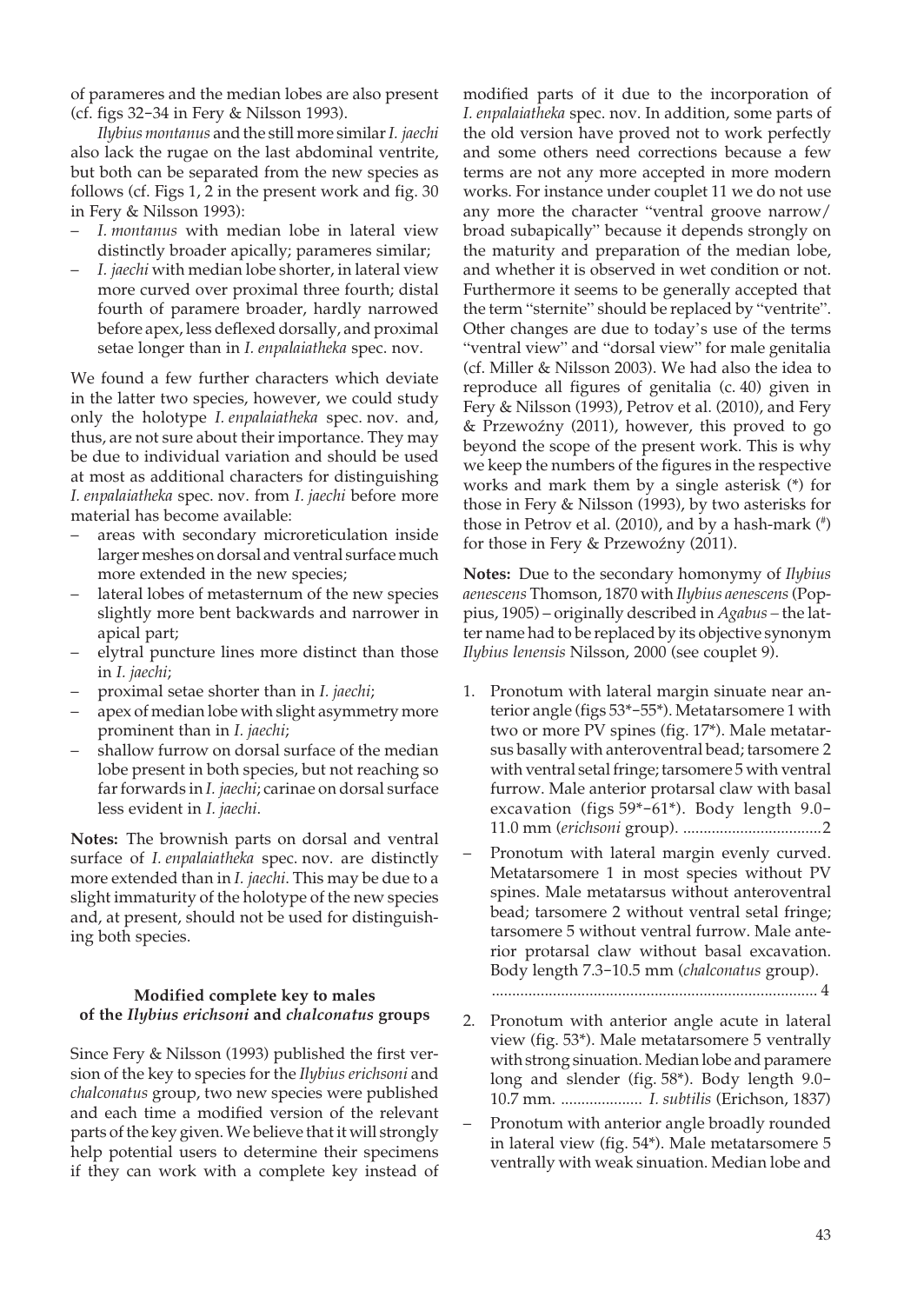paramere short and robust (figs 56\*, 57\*). Body length 9.5-11.0 mm. ........................................... 3

- 3. Median lobe with ventral groove subapically twisted to right and visible in lateral view (figs 57\*b,c); without apical dilatation. ....................... ............................. *I. balkei* (Fery & Nilsson, 1993)
- Median lobe with ventral groove straight and not visible in lateral view (figs 56\*b,c); apex dilated. ....................................................................... .......... *I. erichsoni* (Gemminger & Harold, 1868)

- 4. Median lobe with ventral groove subapically twisted to right and visible in lateral view (figs 10\*-15\*b,c). Anterior protarsal claw with ventral margin more or less sinuate (figs 25\*-29\*) (*neglectus* subgroup). ......................................................5
- Median lobe with ventral groove more or less straight and not visible in lateral view (e. g. figs 8\*-9\*b,c). Anterior protarsal claw with ventral margin sinuate or not. ..................................... 10
- 5. Last abdominal ventrite with distal margin truncate (figs 18\*, 19\*). ........................................6
- Last abdominal ventrite with distal margin rounded (figs 20\*, 21\*). ...................................... 7
- 6. Paramere broad in distal half (fig. 13\*a). Metatarsomere 1 frequently with 1-5 PV spines (fig. 17\*). Body length 8.5-9.3 mm. ..................... ....... *I. lagabrunensis* (Schizzerotto & Fery, 1990)
- Paramere narrow in distal half (fig. 10<sup>\*</sup>a). Metatarsomere 1 without PV spines. Body length 8.1-9.1 mm. ............ *I. neglectus* (Erichson, 1837)
- 7. Paramere without tuft of subapical setae (fig. 12\*a). Body length 8.1 mm. .................................. ....................... *I. samokovi* (Fery & Nilsson, 1993)
- Paramere with tuft of subapical setae (figs 11<sup>\*</sup>a, 14\*a, 15\*a). ........................................................... 8
- 8. Median lobe broad in lateral view (fig. 15\*b); ventral groove subapically broadly open in lateral view (fig. 15\*b). Body length 7.7-8.9 mm. . ................................ *I. albarracinensis* (Fery, 1986)
- Median lobe narrow in lateral view; ventral groove subapically narrow in lateral view (figs 11\*b, 14\*b). ........................................................... 9
- 9. Median lobe long (figs 14\*b,c). Paramere broad (fig. 14\*a). Body length 7.6-8.6 mm. ................... ...................................... *I. satunini* (Zaitzev, 1913)
- Median lobe short (figs 11\*b,c). Paramere narrow (fig. 11\*a). Body length 7.2-7.8 mm. .................. ........................................ *I. lenensis* Nilsson, 2000
- 10. Paramere with distal **<sup>1</sup>**/**4** narrow and with few and very short, almost imperceptible setae (figs 30\*-34\*a; Figs 1a, 2a) (*montanus* subgroup). ...... ...............................................................................11 – Paramere with distal **<sup>1</sup>**/**4** relatively broad and with many distinct setae (figs 8\*-9\*a, 41\*a, 44-49\*a, 7\*\*, 7# ). .................................................................16 11. Last abdominal ventrite with longitudinal rugae in distal half (fig. 37\*). .......................................12 Last abdominal ventrite without evident rugae. ........................................................................ 13 12. Paramere with strong transverse striae and distal part narrow (fig. 33\*a). Body length 8.3- 9.4 mm. ...... *I. pederzanii* (Fery & Nilsson, 1993) Paramere with striation slightly weaker and more longitudinal; distal part broad (fig. 32\*a). Body length 8.4-9.4 mm. ............................................... ............... *I. lenkoranensis* (Fery & Nilsson, 1993) 13. Median lobe with distal part thin in lateral view, almost pointed (fig. 34\*b). Paramere broad and with evident striation (fig. 34\*a). Body length 7.7-8.8 mm. ............................................................. .................. *I. pseudoneglectus* (Franciscolo, 1972) – Median lobe with distal part not thin in lateral view, not pointed (figs 30\*-31\*b; Figs 1b, 2b). Paramere narrow and with very weak striation (figs 30\*-31\*a; Figs 1a, 2a). .............................. 14 14. Median lobe with apex broader in lateral view (fig. 30\*b). Paramere with distal narrow part distinctly dorsally deflexed (fig. 30\*a). Body length 7.6-8.7 mm. ................................................ ................................ *I. montanus* (Stephens, 1828) – Median lobe with apex narrower in lateral view (fig. 31\*b; Figs 1b, 2b). ...................................... 15 15. Distal part of paramere relatively broad, hardly constricted far before apex, less dorsally deflexed (fig. 31\*a; Fig. 2a). Median lobe in lateral view more curved over proximal three fourth, more bent proximally (fig. 31\*b; Fig. 2b). Body length 7.5-8.1 mm. ............................................................ ............................ *I. jaechi* (Fery & Nilsson, 1993) – Distal part of paramere relatively narrow, distinctly constricted before enlarged apical part, more strongly dorsally deflexed (Fig. 1a). Median lobe in lateral view less curved, almost straight in distal **<sup>1</sup>**/**3** (Fig. 1b). Body length 8.1 mm. ....................... *I. enpalaiatheka* spec. nov. 16. Paramere without proximal setae and with apical setae thin, not adhesive (figs 8\*-9\*a). Meta-

tarsus without AD spiniferous punctures (*hulae* subgroup). ..........................................................17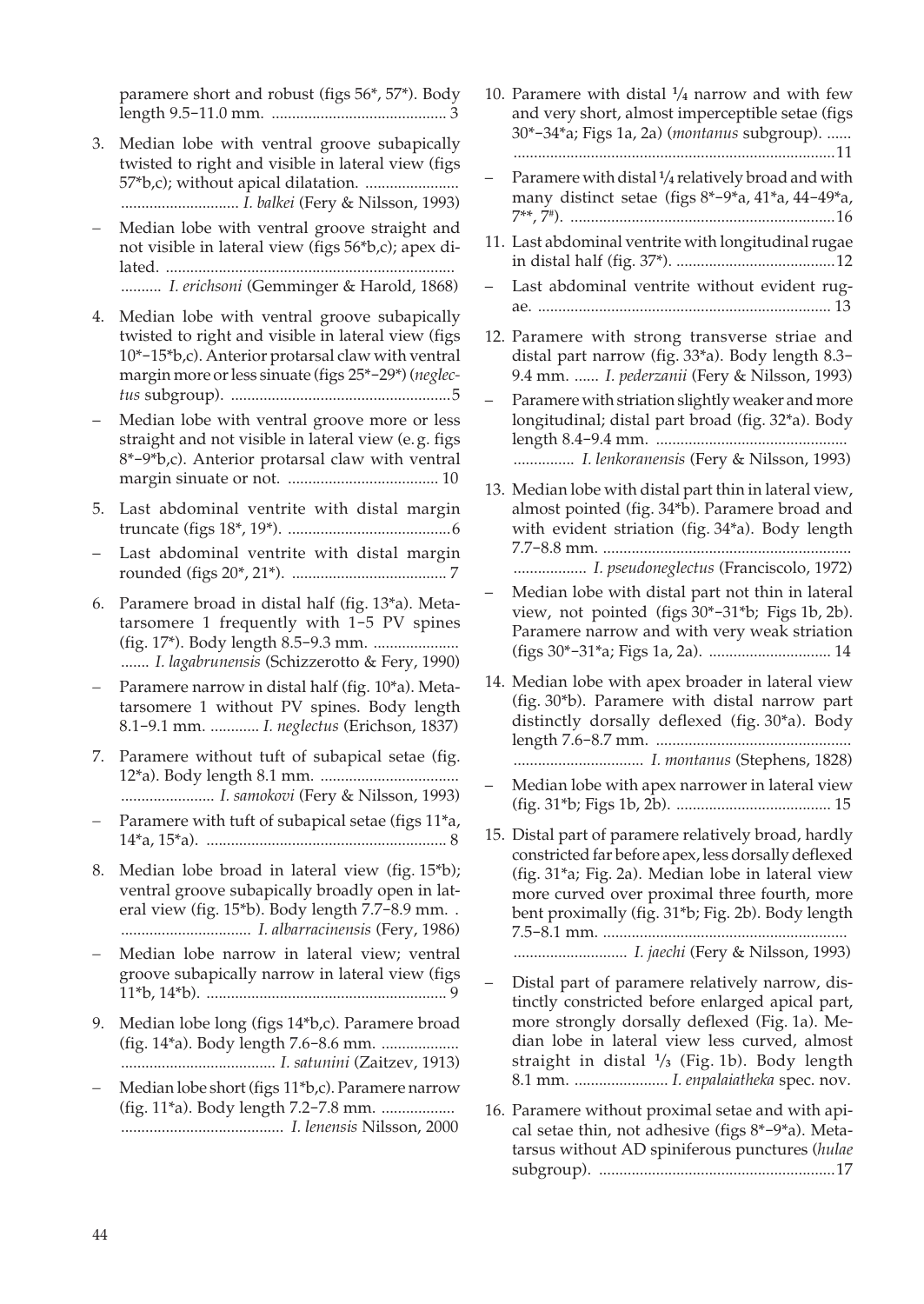- Paramere with proximal setae and apically also with thick, adhesive setae (figs 41\*a, 44\*-49\*a) or with a fringe of many rather short, but well perceptible setae (figs 7\*\*, 7# ). Metatarsus with or without AD spiniferous punctures (*chalconatus* subgroup). ................................................... 18
- 17. Median lobe with apex rounded in lateral view (fig. 9\*b). Paramere subapically broad and with short setae (fig. 9\*a). Body length 7.7-8.1 mm. . ....................................... *I. hulae* (Wewalka, 1984)
- Median lobe with apex pointed in lateral view (fig. 8\*b). Paramere subapically narrow and with long setae (fig. 8\*a). Body length 8.6 mm. ........ ....................... *I. wewalkai* (Fery & Nilsson, 1993)
- 18. Paramere with strong transversal striae (figs 48\*a-49\*a); apical and proximal setal fringes fused. Body length 9.3-10.7 mm (Nearctic species). .....................................................................19
- Paramere with longitudinal striae strong or weak; apical and proximal setal fringes distinctly separated (figs 41\*a, 44\*a-47\*a, 7\*\*, 7# ) (Palearctic species). ......................................................... 20
- 19. Median lobe broad in lateral view, with apex broadly rounded in ventral view (figs 49\*b,c). Body length 9.3-10.7 mm. .................................... ........................... *I. larsoni* (Fery & Nilsson, 1993)
- Median lobe narrow in lateral view, with apex sharply pointed in ventral view (figs 48\*b,c). Body length 9.8 mm. ..... *I. gagates* (Aubé, 1938)
- 20. Paramere rather broad also in distal **<sup>1</sup>**/**4** and with strong more or less longitudinal striae over entire surface (figs 7\*\*, 7<sup>#</sup>). Apical setae rather short, proximal setae present, poorly perceptible in external view, but obvious in internal view (fig. 8# ). Median lobe with apex sharply pointed in lateral view (figs  $5^{**}$ ,  $2^{\#}$ ,  $5^{\#}$ , and  $6^{\#}$ ), in ventral view distal portion thin and apex rounded (figs 6\*\*, 2# ). .................................................................21
- Paramere narrowed in distal **<sup>1</sup>**/**4**, striae rather weak, more transverse, in particular near base (figs 41\*a-47\*a). Apical setae longer. Median lobe with apex distinctly rounded in lateral view, rounded or pointed in ventral view. ............. 22
- 21. Smaller species (7.6-8.0 mm). Median lobe in lateral view near base distinctly curved (figs 2#, 5#) (endemic of the European part of Turkey). ....... ....................... *I. thynias* Fery & Przewoźny, 2010
- Larger species (8.2-8.9 mm). Median lobe in lateral view near base less curved (figs 5\*\* and 6<sup>#</sup>) (endemic to the Russian Caucasus). .................. *I. adygheanus* Petrov, Shapovalov & Fery, 2010
- 22. Median lobe short, with apex more broadly rounded in ventral view; body length in most specimens less than 9.4 mm. ............................23
- Median lobe long, with apex more pointed in ventral view; body length in most specimens more than 9.4 mm. ........................................... 24
- 23. Paramere with striation more developed and basal setae long (figs 41\*a, 44\*a). Last abdominal ventrite in most specimens rugose in distal half (fig. 36\*). Body length 7.6-9.5 mm. ..................... ................................. *I. chalconatus* (Panzer, 1796)
- Paramere with only traces of striation and proximal setae short (fig. 45\*a). Last abdominal ventrite without rugae. Body length 7.8- 8.9 mm. ............................. *I. dettneri* (Fery, 1986)
- 24. Last abdominal ventrite rugose in distal half. Median lobe slightly dilated apically in lateral view (fig. 46\*b). Paramere with proximal setal fringe long (fig. 46\*a). Body length 9.8-10.6 mm. .......................................... *I. bedeli* (Zaitzev, 1908)
- Last abdominal ventrite at most with very weak rugae. Median lobe evenly tapering to apex in lateral view (fig. 47\*b). Paramere with proximal setal fringe short (fig. 47\*a). Body length 9.0- 10.6 mm. ...... *I. hozgargantae* (Burmeister, 1983)

# **First record of** *Ilybius lenensis* **for Kazakhstan, and notes on** *I. samokovi* **and** *I. pseudoneglectus*

*Ilybius lenensis* Nilsson, 2000 can be recorded for the first time from Kazakhstan. We studied a male of this species which has the following collecting data: "NE Kazakhstan, Kolpekty vill., 23.VI.1999" (in coll. Hendrich). The species was described from Yakutsk (under the name *Agabus aenescens*) and so far was known from western and eastern Siberia (Russia) and from "Manchuria" (north-eastern China) (Nilsson 2011).

 *Ilybius samokovi* (Fery & Nilsson, 1993) was described as a member of the *Ilybius neglectus* group solely on the basis of the holotype which had been collected in the year 1911. Since then no new record was known. Colleague J. Št'astný (Liberec, Czech Republic) rediscovered this species and published the collecting data in Št'astný (2010). Because this journal may not be so well-known outside Czech Republic, we reproduce the data of this remarkable record here: 20.6.2007, Bulgaria, Rila Mountains, Trestenek environs, 42°05' N 23°36' E, ca. 2020 m, J. Št'astný leg. In the same work, the author gives also the first record of *I. pseudoneglectus* from Romania: 30.8.1996, Romania bor. occ., Munti Bihor, Groapa de la Barsa near Pestera Focul Viu, Taul Negru lake, M. Boukal leg.